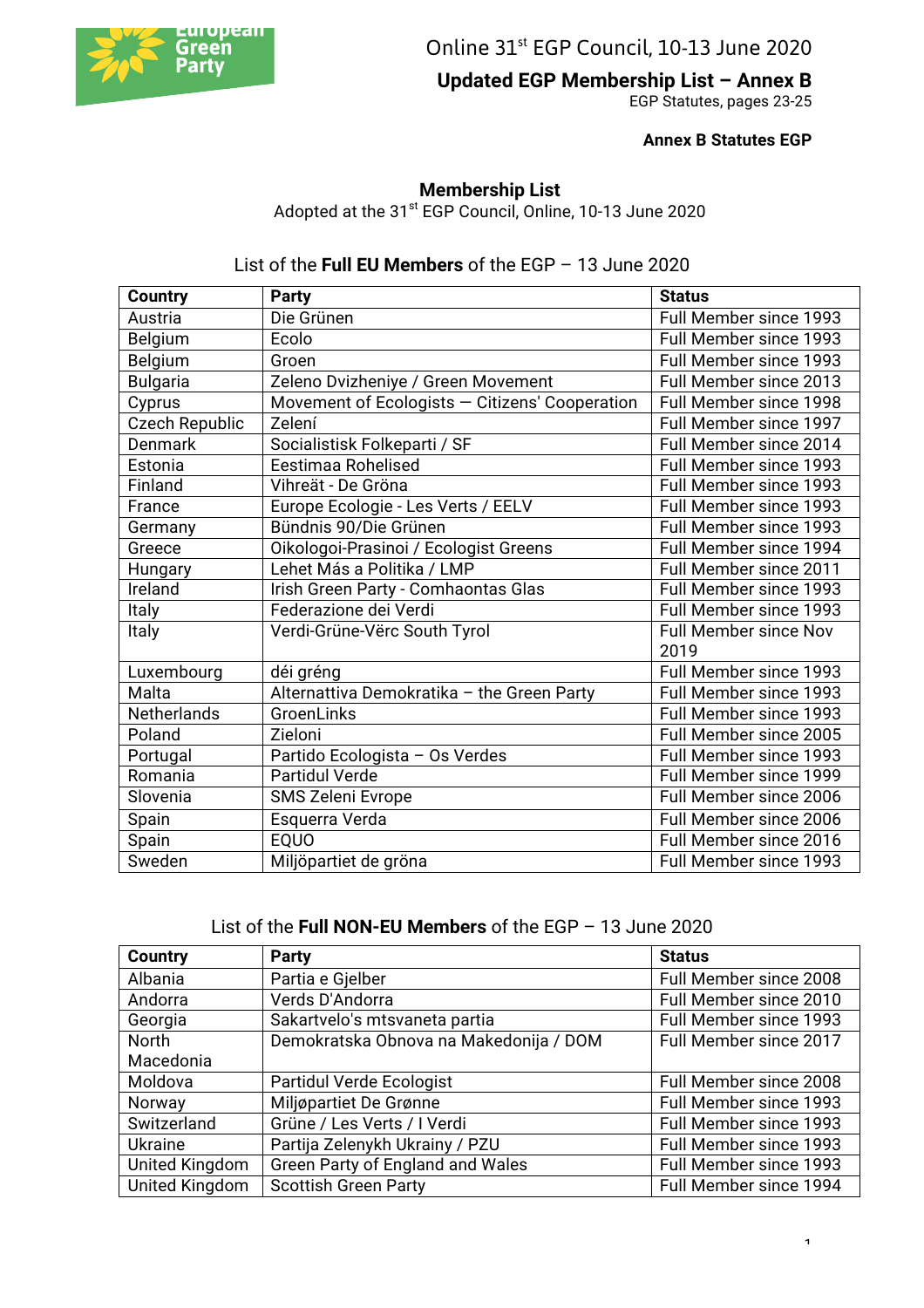

# **Updated EGP Membership List – Annex B**

EGP Statutes, pages 23-25

| <b>Country</b> | <b>Party</b>                    | <b>Status</b>                           |
|----------------|---------------------------------|-----------------------------------------|
| Azerbaijan     | Azərbaycan Yaşıllar Partiyası   | Associate member since November<br>2012 |
| <b>Belarus</b> | Bielaruskaja Partyja "Zialonye" | Associate member since May 2013         |
| Russia         | Зеленая Россия / Green Russia   | Associate member since May 2013         |

### List of **NON-EU Associate Members** – 13 June 2020

### List of **EU Candidate Members** – 13 June 2020

| <b>Country</b> | <b>Party</b> | <b>Status</b>                   |
|----------------|--------------|---------------------------------|
| Croatia        | <b>ORaH</b>  | Candidate Member since November |
|                |              | 2014                            |

#### List of **NON**-**EU Candidate Members** – 13 June 2020

| <b>Country</b> | <b>Party</b>                    | <b>Status</b>                           |
|----------------|---------------------------------|-----------------------------------------|
| Montenegro     | Građanski Pokret URA            | Candidate Member since June 2020        |
| Turkey         | Yeşiller ve Sol Gelecek Partisi | Candidate Member since November<br>2012 |

#### List of **Special Members** – 13 June 2020

#### **AUT – Die Grünen, AUSTRIA (3)**

Sarah WIENER (indirect) Monika VANA (indirect) Thomas WAITZ (indirect)

### **BEL – Groen and ECOLO, BELGIUM (3)**

Philippe LAMBERTS, ECOLO (indirect) Saskia BRICMONT, ECOLO (indirect Petra De Sutter, Groen (indirect)

#### **DEU – Bündnis 90/Die Grünen, GERMANY (21)**

Ska KELLER (indirect) Sven GIEGOLD (indirect) Terry REINTKE (indirect) Reinhard BÜTIKOFER (indirect) Hannah NEUMANN (indirect) Martin HÄUSLING (indirect) Anna CAVAZZINI (indirect) Erik MARQUARDT (indirect) Katrin LANGENSIEPEN (indirect) Romeo FRANZ (indirect) Jutta PAULUS (indirect) Sergey LAGODINSKY (indirect) Henrike HAHN (indirect) Michael BLOSS (indirect) Anna DEPARNAY-GRUNENBERG (indirect) Rasmus ANDRESEN (indirect) Alexandra GEESE (indirect)